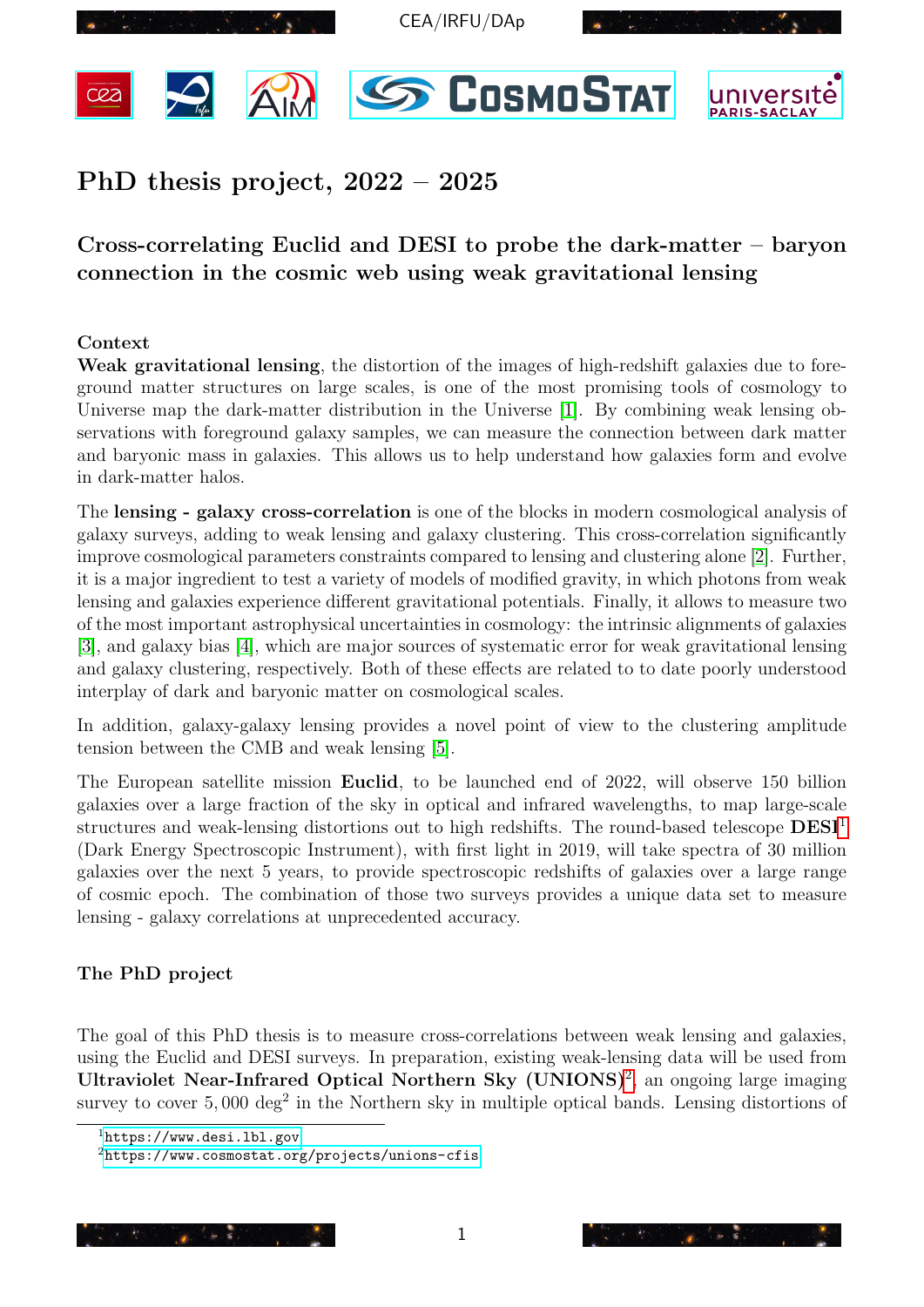

CEA/IRFU/DAp

galaxies on 3,600 deg<sup>2</sup> area have been measured by CosmoStat under the lead of Martin Kilbinger. This existing weak-lensing data can be cross-correlated with BOSS/eBOSS spectroscopic data.

The main objectives of this PhD are:

- 1. Get familiar with weak-lensing and cross-correlation analyses and data sets.
- 2. Analyse existing data from UNIONS and (e)BOSS/DESI, and measure the cross-correlation between both surveys. Obtain first results on intrinsic alignments and galaxy bias as function of redshift and galaxy type.
- 3. Further develop these methods for next-generation data from Euclid and DESI. Obtain constraints on intrinsic alignment and galaxy bias at high redshift.

These objectives are aimed towards an optimal cosmological exploitation of galaxy surveys. A better understanding of the dark-matter – baryon connection will not only help to improve cosmological analyses, but also deepen our knowledge of how galaxies formed in their dark-matter envioronments in the early Universe.

#### Data access

Kilbinger and Pettorino are members of Euclid and UNIONS, IRFU is full member of DESI, and BOSS/eBOSS data is public. The student will have full access to all data required in this project.

#### Scientific environment

The thesis will be carried out in the CosmoStat<sup>[3](#page-1-0)</sup> laboratory at the Département d'Astrophysique<sup>[4](#page-1-1)</sup> (DAp) at CEA Saclay, under the supervision of Martin Kilbinger and Valeria Pettorino. CosmoStat hosts a multidisciplinary team whose research includes statistics, signal processing, machine learning, and cosmology. CosmoStat members are leading the weak-lensing analysis of UNIONS/CFIS. The group is strongly involved in the scientific preparation of Euclid. Martin Kilbinger is co-lead of the Weak Lensing Science Working Group of Euclid. Valeria Pettorino is lead of the combined-probe likelihood analysis of Euclid data.

#### Requirements

The candidate should have a Master 2 (or equivalent) degree in physics/astrophysics, applied mathematics/signal processing/data science, or a related field. Experience with python is not required, but would be advantageous.

The application deadline is 15/04/2022.

#### Contact

[Martin Kilbinger](#page-0-2) martin.kilbinger@cea.fr [Valeria Pettorino,](#page-0-2) valeria.pettorino@cea.fr CEA Paris-Saclay/Irfu/Dap, Laboratoire AIM Orme des Merisiers, Bât 709, office 280 F-91191 Gif-sur-Yvette

<sup>4</sup><http://irfu.cea.fr/Sap/>



<span id="page-1-1"></span><span id="page-1-0"></span><sup>3</sup><http://www.cosmostat.org>